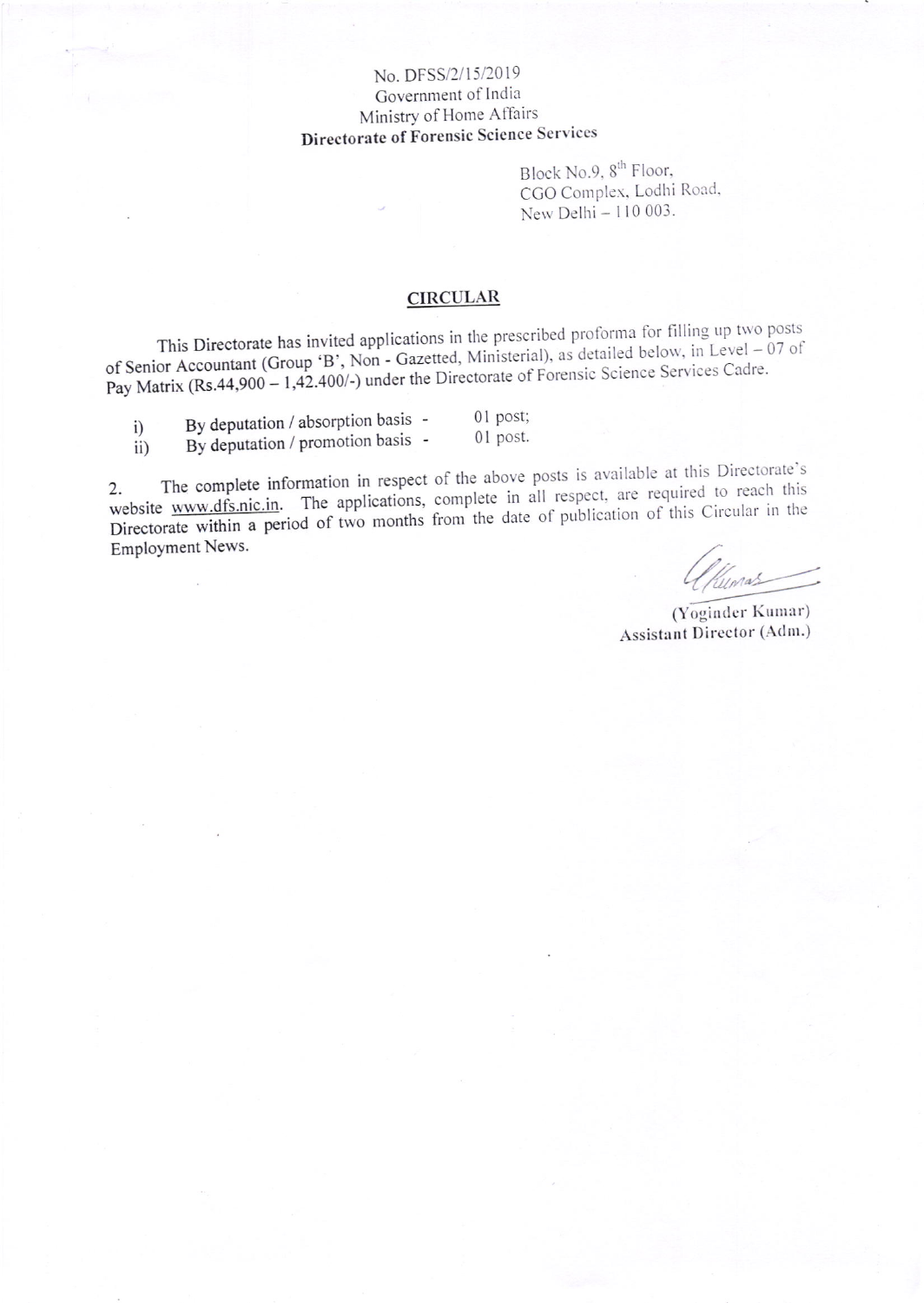## No. DFSS/2/15/2019 Government of India Ministry of Home Affairs Directorate of Forensic Science Services

Block No.9, 8<sup>th</sup> Floor, CGO Complex, Lodhi Road, New Delhi - 110 003.  $.2022.$ Dated: April.

# **OFFICE MEMORANDUM**

Sub.: Filling up of two posts of Senior Accountant (Group 'B' Non - Gazetted, Ministerial) in Level - 07 of Pay Matrix (Rs.44,900 - 1,42.400/-) under the Directorate of Forensic Science Services cadre on deputation / absorption basis.

The undersigned is directed to state that two posts of Senior Accountant (Group 'B' Non -Gazetted, Ministerial) in Level - 07 of Pay Matrix  $(Rs.44,900 - 1,42.400/-)$  are proposed to be filled up under the Directorate of Forensic Science Services through below mentioned methods of recruitment:

|        | Method of recruitment      | No. of posts to be filled up |  |
|--------|----------------------------|------------------------------|--|
| S. No. | By deputation / absorption | $01$ nos.                    |  |
|        | By deputation / promotion  | $01$ no.                     |  |
| z.     |                            | $02$ nos.                    |  |
|        | Total:                     |                              |  |

Above mentioned two posts of Sr. Accountant are proposed to be filled up in below mentioned offices under the Directorate of Forensic Science Services:

|           |                                                     | No. of posts to be filled up |
|-----------|-----------------------------------------------------|------------------------------|
| S. No.    | Name of office                                      | $01$ no.                     |
|           | Central Forensic Science Laboratory, Bhopal         | $01$ no.                     |
| <u>L.</u> | Central Forensic Science Laboratory, Kamrup (Assam) | $02$ nos.                    |
|           | Total:                                              |                              |

The eligibility conditions, experience and job requirements for the post are shown in Annexure  $-$  I enclosed. The maximum age limit for appointment on deputation shall be not exceeding 56 years as on the closing date for receipt of applications.

The pay of officials, selected for appointment on deputation, and various other conditions will be governed in accordance with the orders/ instructions issued in this regard from time to time by the Government of India.

The applications in the prescribed proforma in Annexure - II enclosed, in respect of suitable, eligible and willing officials, who can be relieved immediately, if selected, may please be sent, along with up-to-date ACRs / APARs of last five years, photocopies duly attested by an officer not below the rank of Under Secretary to Govt. of India, and as also the certificate endorsed at Annexure - II duly signed by the Competent Authority. The duly completed applications must reach at the following address within a period of two months from the date of issue of this Circular:

The Director - cum - Chief Forensic Scientist, Directorate of Forensic Science Services, Block No.  $-9$ , Floor  $-8$ , CGO Complex, Lodhi Road, New Delhi - 110 003.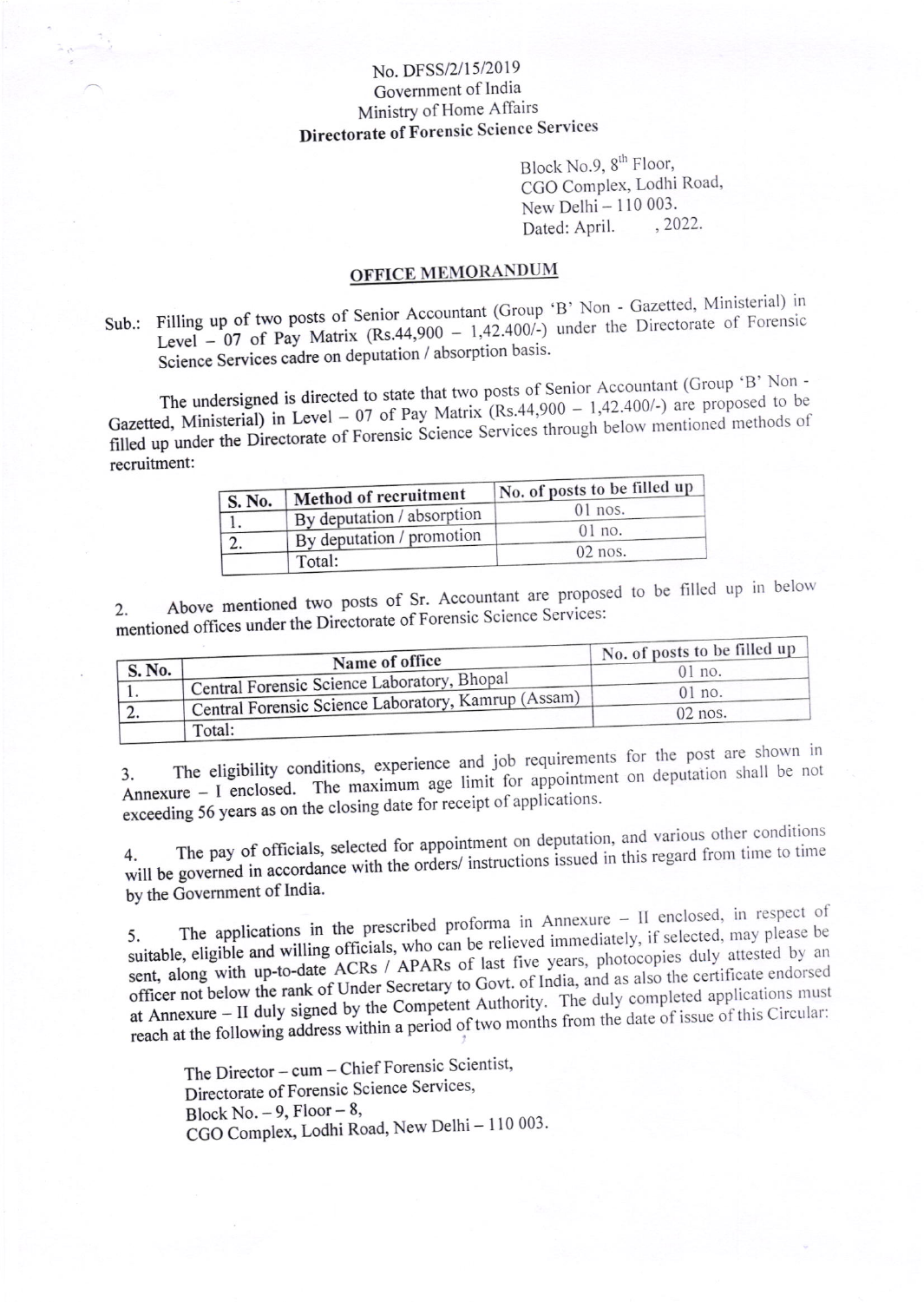The candidates who apply for the post will not be allowed to withdraw their candidature 6. subsequently.

Applications received after the last date or without the required documents will not be 7. entertained.

Yours faithfully,

<u>Numas</u>

(Yoginder Kumar) Assistant Director (Adm.)